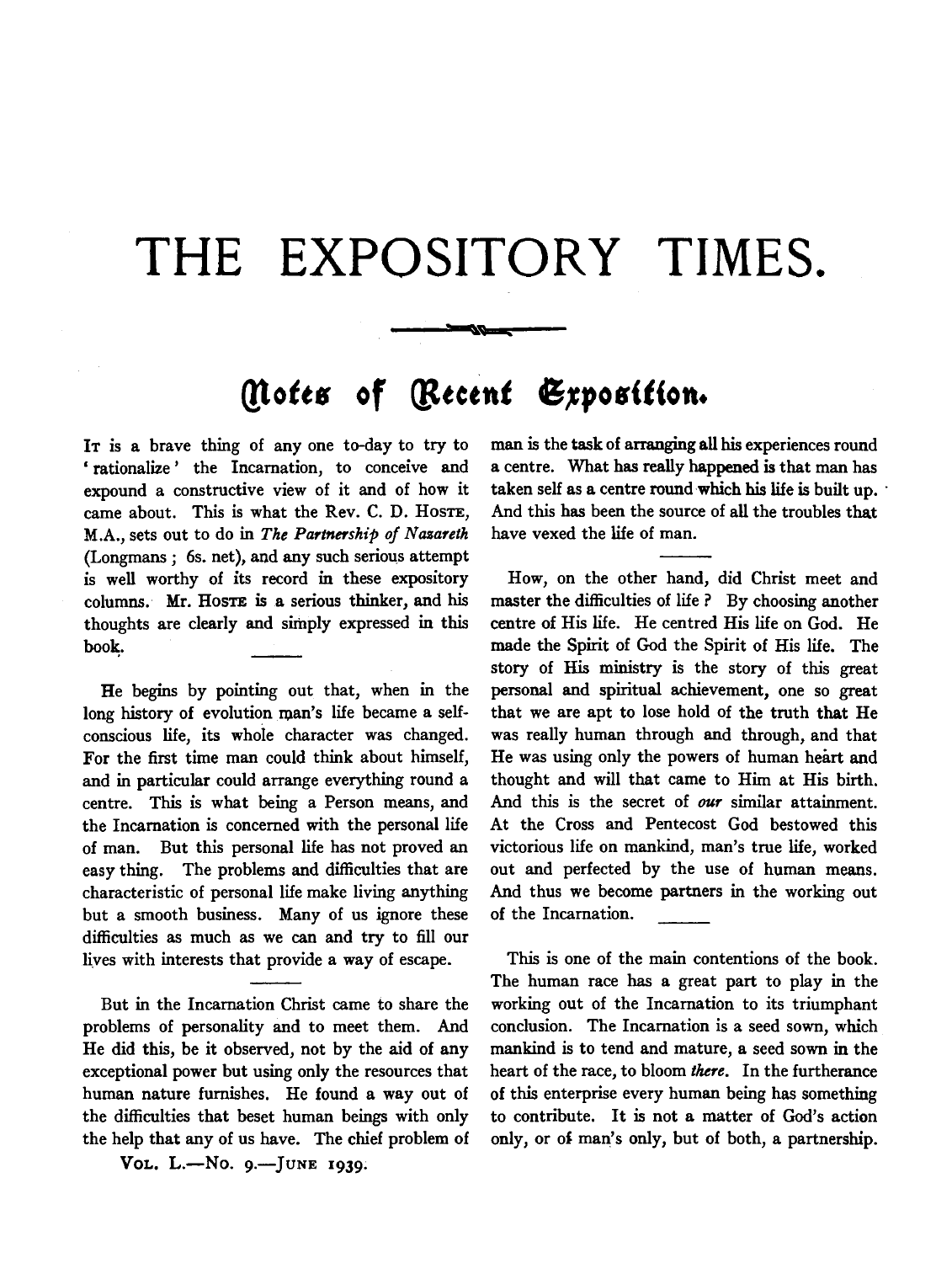East Ham in May 1938. Following upon that a letter appeared in *The Times* over the signatures of Lord Baldwin and sixteen other eminent people declaring that the critical state of the world could only be met by ' moral and spiritual rearmament.' The subject at once attracted world-wide attention. Quite a flood of letters and manifestoes came from individuals and groups of people in all walks of life, and an international conference to deal with the subject was held at Interlaken in last September.

The phrase ' moral rearmament ' is sufficiently vague to make a wide appeal without trenching too closely upon national and religious sensibilities. No doubt it is taken in different senses by different people. Obviously it cannot mean quite the same thing to General Chiang Kai-shek on the one hand and Prince Konoye of Japan on the other, both of whom have blessed the movement.

An interesting and informative article on ' The Meaning of Moral Rearmament ' by Professor H. A. HoDGES appears in *Theology* for May in which the writer warns against the notion which has appeared in some quarters that the movement simply means an effort to heighten the people's morale or rally the national spirit. This would really be a Totalitarian interpretation, making the State the supreme end. A far deeper and more Christian significance must be given to the phrase if it is to have any real value for the Kingdom of God. It must be taken as a call for individual and corporate Christian thought and action, both self-critical and constructive. ' Christians ought now, before anything else, to take stock of their position and think out afresh the meaning and implications of their creed.'

A few reflections on the subject may be timely. The international crisis which has arisen is known to everybody. Our nation in a mood of reaction after the Great War, and perhaps also in a spirit of hazy optimism, neglected its defences, so that when suddenly confronted by a hostile military power and the prospect of an immediate war, it found itself in a position of the greatest danger. It then became an urgent necessity to recover lost ground and make the nation again strong enough to meet any

emergency which might arise. Such is the situation from the national point of view, and from the Christian point of view it is similar. For a national crisis brings with it a spiritual crisis, and war especially is destructive not only of material things and human lives but of spiritual values also.

What are these spiritual values which are threatened, and what are the moral dangers against which we must now rearm ? Let our experiences in the last war supply the answer. In that dark and evil time passions were roused until the claims of Christian love were forgotten or expressly denied. To preach on ' love your enemies ' was to invite the charge of being pro-German. There were even leading preachers who declared that the only law applicable to these enemies was the law of the Amalekites. It is customary to-day to lay special blame upon the makers of the Treaty of Versailles, but the fact is that the whole nation and all the allies were keyed up to so high a pitch of hatred and revenge that any more merciful treaty would have been tom to shreds and its makers cast out of office.

There was also a most notorious sacrifice of truth. Anything that would discredit and blacken the enemy or confirm the national morale was legitimate propaganda. Nothing was too dreadful to be invented and believed, until it became next to impossible to attain to the truth. And to crown all, when at last after unparalleled effort and sacrifice, the War was won, and the victory made as complete as force could make it, somehow the longwished-for fruits of victory did not appear. It was found that there were things which force could not achieve, all the things most essential to human welfare.

Are these lessons all to be lost ? If the crisis which confronts us to-day should unhappily come to a head in strife will the same old passions flare up and blind the minds and hearts of the people to the claims of righteousness, truth, and love ? These are very serious questions which press for urgent and immediate consideration by the Church and every Christian conscience. It appears from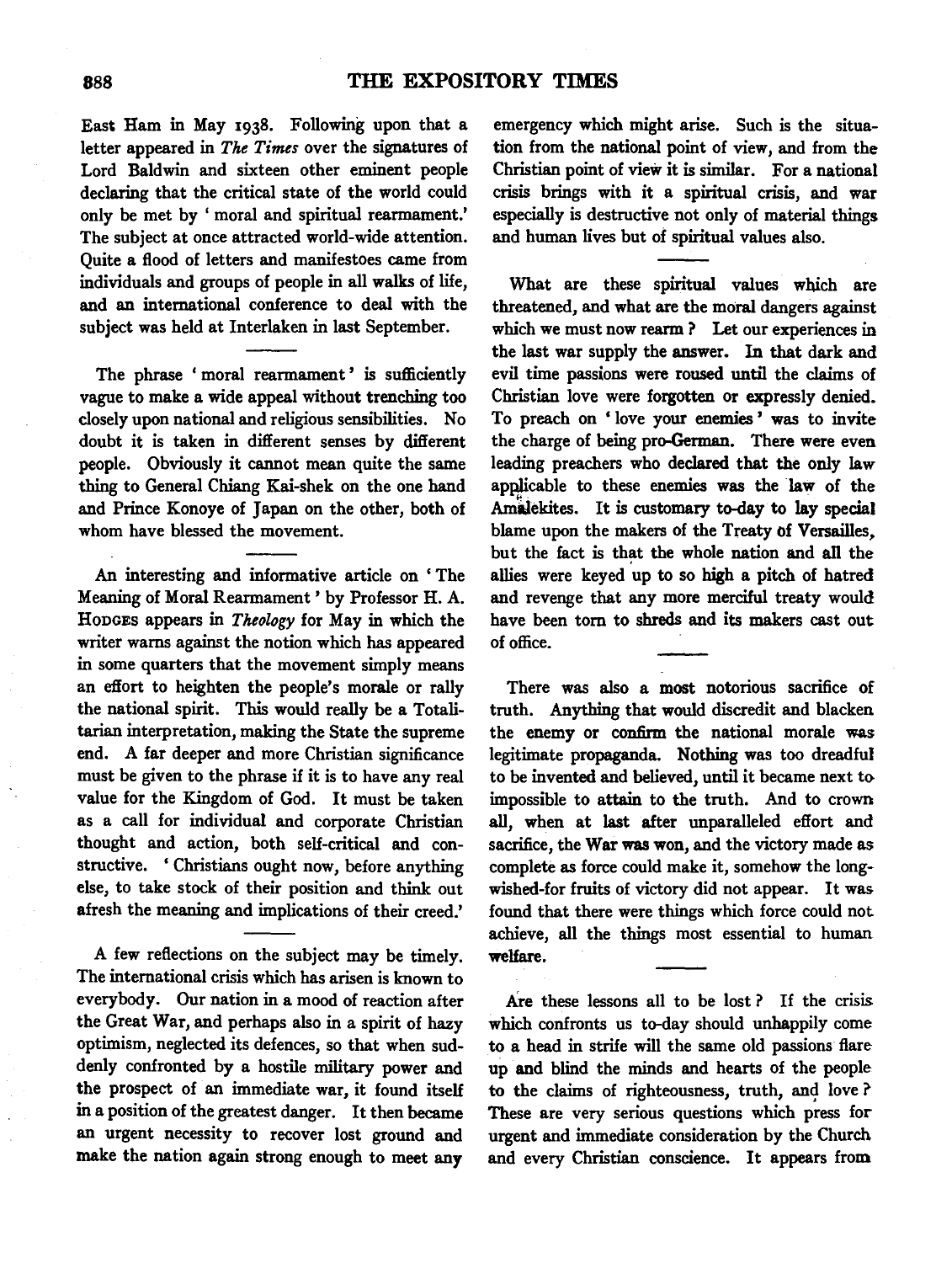many evidences in the Press that Church courts are devoting much thought to the part which the Church may be called upon to play in any crisis that may arise, and practical schemes are being worked out so that the various churches may most effectively place at the nation's disposal their resources in men and buildings. Few, perhaps, will be disposed to be critical of this. But one would welcome more evidence that the churches are giving equally definite and special attention to questions of moral and spiritual rearmament.

The proper time for rearmament, as every one now knows, is before war begins. The whole life and work of our country to-day has resolved itself into a gigantic struggle to be in readiness if and when a crisis should arise. Otherwise it may be too late, and irreparable loss and damage may result. Are the churches spiritually arming to meet the crisis ? Will they sail through the storm of world passions on an even keel ? Are the minds and hearts of Christian people being sufficiently enlightened and fortified that they will be able to maintain their faith and not be swept away ? These are surely the questions to which, more than to any others, the Christian mind should be most vigorously and prayerfully addressing itself to-day.

Take one or two practical points by way of illustration. Are the churches to-day pondering deeply the problems which arise in connexion with the use of force ? Is there any common Christian mind on the subject, or in the event of a crisis arising are we to see again the pacifist spirit ranged against the militant with much mutual bitterness and misunderstanding? It may not of course be possible to attain unanimity, but surely every effort should be made in united conference and prayer to attain as large a measure of agreement as possible. Force in itself is a morally neutral thing, and in point of fact is sometimes used by the most extreme Pacifist for purposes of discipline. Its use would then seem to be not so much a principle as a practical problem of degree, in regard to which Christian people if they cannot see eye to eye should be able to differ conscientiously and in charity.

Closely akin to this is the interpretation to be put upon Christ's great law of love, especially in its application to enemies. It is no exaggeration to say that the average Christian when his passions are roused, as in war time, simply ignores this law or vehemently repudiates it. He labours under a double misapprehension. He confuses Christian love with natural liking, and he is apt to feel insulted when, as he imagines, he is bidden like Hitler and his ways. He also fancies that to love your enemy means not to withstand him by force but to let him have his way, and this also he rebels against. If this is anything like a picture of the popular mind there is here great scope and need for very definite teaching on the meaning of the Christian law of love. Theologians have been wont to distinguish between the ' love of complacency ' and the ' love of benevolence.' There are some, they said, whose character and ways are pleasing to us, and for them we have a natural liking. But it is a Christian duty to cherish towards all men, even those whom we dislike, a steady spirit of benevolence or goodwill. This distinction can hardly be held to have captured the popular mind. It needs to be explicitly taught and its implications shown. Love may resist, may discipline, may severely punish with a sincere desire of doing good even to the enemy. For as Socrates clearly saw and declared, nothing worse could befall a tyrant than that he should be suffered to go on prospering in his evil way. How extraordinarily hard it would be to maintain the spirit of love under the stress of war only those who have passed through the fiery trial can imagine. All the more reason why every Christian mind should be armed against the time of strain.

Another danger involved in the present crisis may be put in Lord Baldwin's words. 'Can the Democracies resist tyranny without becoming themselves enslaved?' And he gave the answer, 'They can only do so if the spiritual effort they put forth is greater than, and in control of, their material effort.' The danger is obvious that in the stress of a world war everything must be subordinated to the supreme interest of national safety. The conditions of modem war make it necessary to control